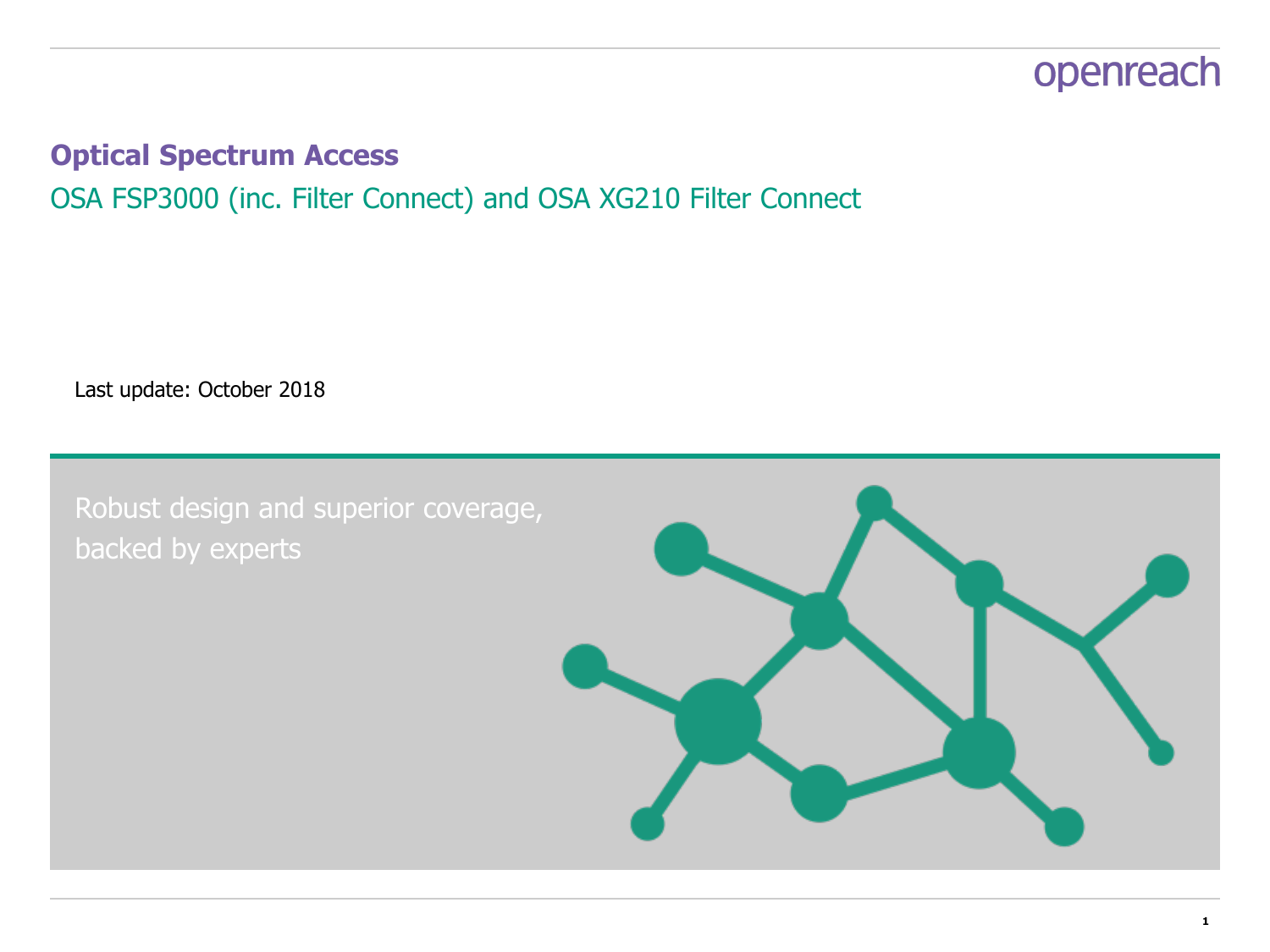### **Optical Spectrum Access**

**Overview** 

#### **The Openreach Optical Spectrum Access (OSA) product is built using the ADVA FSP3000 Dense Wavelength Division Multiplexing (DWDM) and ADVA FSP150CC XG210 platforms.**

OSA offers attractive entry-level prices to high bandwidth optical transport networking. A choice of component options and the long route distances of the service enable more scalable and flexible network designs.

We also offer an additional variant that allows you to connect your own DWDM based equipment over any spare ports of the optical filter(s) purchased and deployed as part of our OSA managed service. This feature is Filter Connect.

OSA FSP3000 and OSA FSP3000 Filter Connect offers managed wavelength bandwidths of 2.5Gbps and 10Gbps with a range of speeds and interfaces including Ethernet, OTU, Fibre Channel. A Layer-1 encryption service is also available. OSA XG210 Filter Connect offers up to four 10GE managed wavelengths, timing transport support (Syncronous Ethernet – SyncE and Precision Time Protocol – PTP) and extended temperature equipment ideal for street cabinet locations.

OSA FSP3000, OSA FSP3000 Filter Connect and OSA XG210 Filter Connect are approved to CESG Assured Service (CAS) scheme (Telecoms) CAS(T) which provides assurance that telecommunications systems and services conform to industry good practice aligned to HMG (Her Majesty's Government) standards and requirements. See: [https://www.ncsc.gov.uk/commodity-service/openreach](https://www.ncsc.gov.uk/commodity-service/openreach-network-services)[network-services](https://www.ncsc.gov.uk/commodity-service/openreach-network-services).

Although all touch points, fibre delivery and maintenance remain via Openreach, the OSA equipment solution may be installed, commissioned and supported by our partner ADVA.

OSA is available with a choice of minimum period options as detailed in the [Openreach Price List.](https://www.openreach.co.uk/orpg/home/products/pricing/loadProductPriceDetails.do?data=NYi8APidowr%2Bbghq2bp1lTA1Qq62Iq84hjXAzqsrsMlZ6rNZujnCs99NbIKJZPD9hXYmiijxH6wrCQm97GZMyQ%3D%3D)

OSA is ordered and managed via our eCo-X system with new Filter Connect features only available via CRF option at this time. We're currently working with our customers to develop support for this product on our Equivalence Management Platform (EMP).

The OSA product is subject to the terms and conditions found in the Connectivity Services contract. You cannot use this product to build or extend core networks, or to replicate a core network.

For further information on allowable usage, you should refer to Schedules 1 and 2 of the Connectivity Services Contract available from: [https://www.openreach.co.uk/orpg/home/products/](https://www.openreach.co.uk/orpg/home/products/ethernetservices/contracts/contracts.do) [ethernetservices/contracts/contracts.do.](https://www.openreach.co.uk/orpg/home/products/ethernetservices/contracts/contracts.do)

The OSA product as outlined in this slide deck is available on a national basis as defined in the Connectivity Services contract. Availability is subject to survey.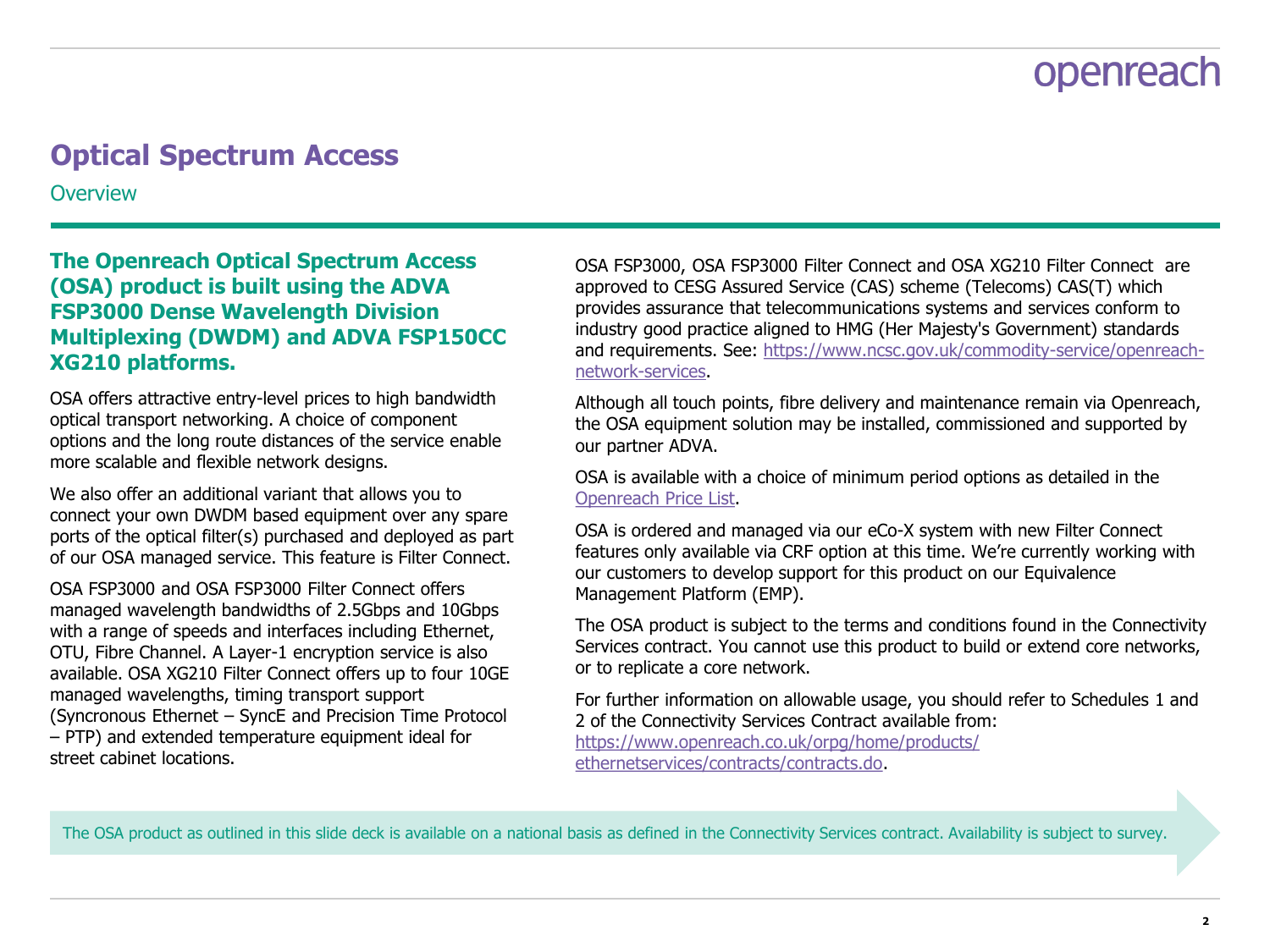### **OSA FSP3000**

### Including Filter Connect



- A choice of chassis options and a route distance range of up to 103km enables flexible network designs
- Point-to-Point and Hub & Spoke configurations
- Offers up to 32 active wavelengths per system
- Managed wavelengths of 2.5Gbps, 4Gbps or 10Gbps with a range of speeds and interfaces including GigE (1Gbps & 10Gbps), OTU1 & OTU2 and Fibre Channel (4Gbps, 8Gbps & 10Gbps)
- Additional active wavelengths can easily be added to existing installations with the flexibility to mix wavelength types and service interfaces to meet your demands
- Our Filter Connect option offers you the choice to connect your equipment directly to the spare ports on the FSP3000 optical filter and share the fibre path with your active wavelengths

### **Robust**



- Carrier class electronics offering redundant power supplies and fans with proactive monitoring at either the optical and/or wavelength layer
- Configurable designs based on your requirements to suit the deployment and future scalability
- Optional route level maps
- Ultra-Low Latency (ULL) designs



- Secure uncontended bandwidth over dedicated fibre with Resilience Options 1 and 2 available to offer diverse fibre routing, improving network availability
- A Layer-1 encryption service is available that provides AES256 encryption at the lowest layer possible to offer maximum data security, safeguarding information exchanged on all protocol layers above it
- OSA FSP3000 is approved to CESG Assured Service (CAS) scheme (Telecoms) CAS(T) which provides assurance that telecommunications systems and services conform to industry good practice aligned to HMG (Her Majesty's Government) standards and requirements. [https://www.ncsc.gov.uk/commodity](https://www.ncsc.gov.uk/commodity-service/openreach-network-services)[service/openreach-network-services](https://www.ncsc.gov.uk/commodity-service/openreach-network-services)

### Cost effective



- Available with a choice of one, three or five year minimum period options
- Volume discounts and various minimum commitment periods available to support your bid or project

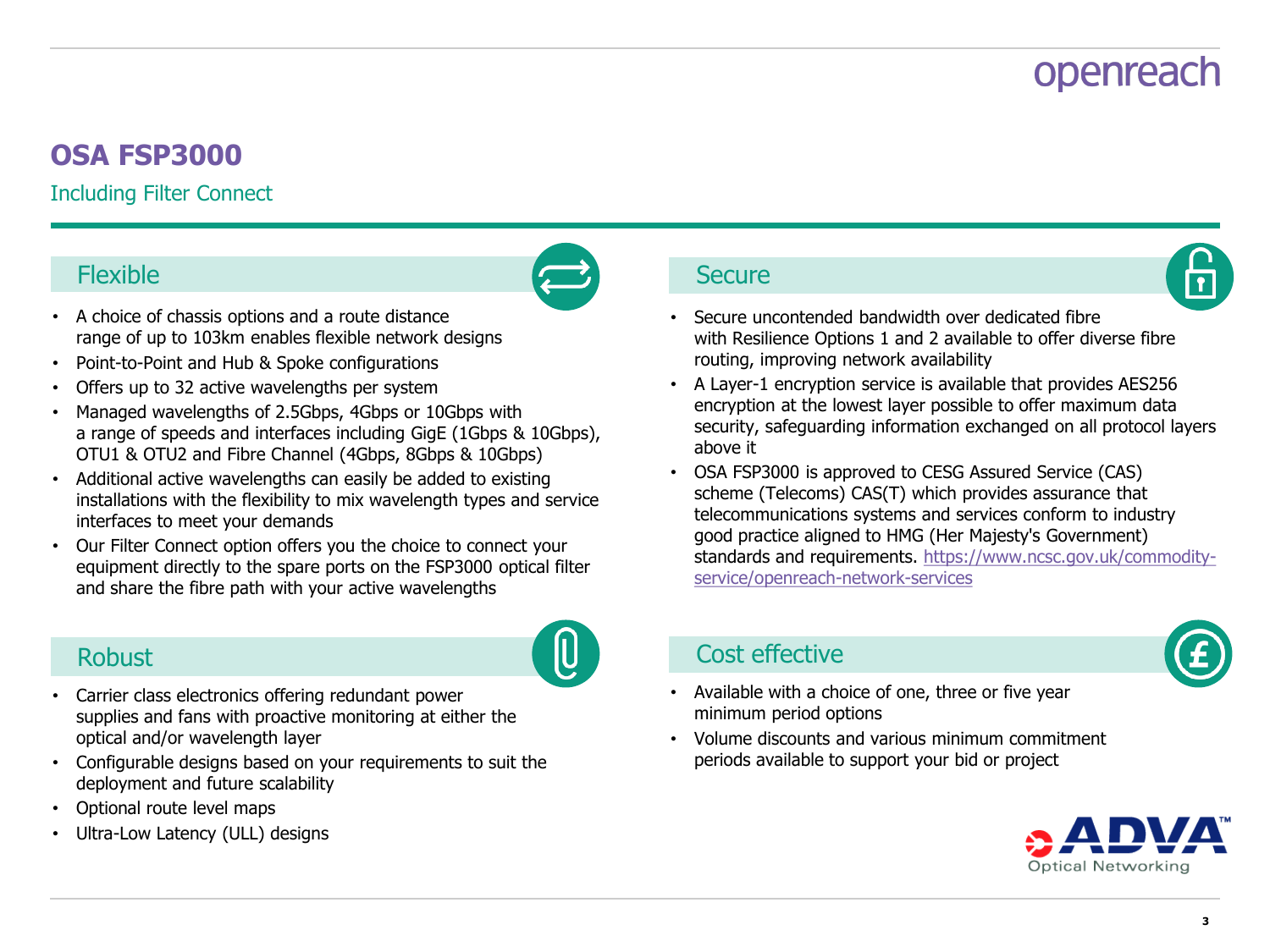### **OSA XG210 Filter Connect**

Small footprint with SyncE & PTP support

### Flexible



- Route distance range of up to 87km with amplification
- Small equipment footprint (1U), excluding filters and amplification
- Extended Temperature option (-20 $^{\circ}$  C to +60 $^{\circ}$  C)
- Optional Synchronous Ethernet (SyncE) with Precision Time Protocol (PTP) support
- Point-to-Point only
- Single Fibre Working option available
- Up to four 10GE active wavelengths per bearer system
- 10GE optical, 1GE optical and 1GE electrical client interfaces
- Directly connect to up to 15 spare channels on the Openreach optical filter
- Additional active wavelengths can easily be added to existing installations

### **Robust**

- Carrier class electronics offering redundant power supplies and fans with proactive monitoring at either the optical and/or wavelength layer
- Configurable designs based on your requirements to suit the deployment and future scalability
- Optional route level maps

#### **Secure**



- Secure uncontended bandwidth over dedicated fibre with Resilience Options 2 available to offer diverse fibre routing, improving network availability
- OSA is approved to CESG Assured Service (CAS) scheme (Telecoms) CAS(T) which provides assurance that telecommunications systems and services conform to industry good practice aligned to HMG (Her Majesty's Government) standards and requirements. [https://www.ncsc.gov.uk/commodity](https://www.ncsc.gov.uk/commodity-service/openreach-network-services)[service/openreach-network-services](https://www.ncsc.gov.uk/commodity-service/openreach-network-services)

#### Cost effective



• Simple range of bearer and wavelength options with a choice of three or five year minimum period options



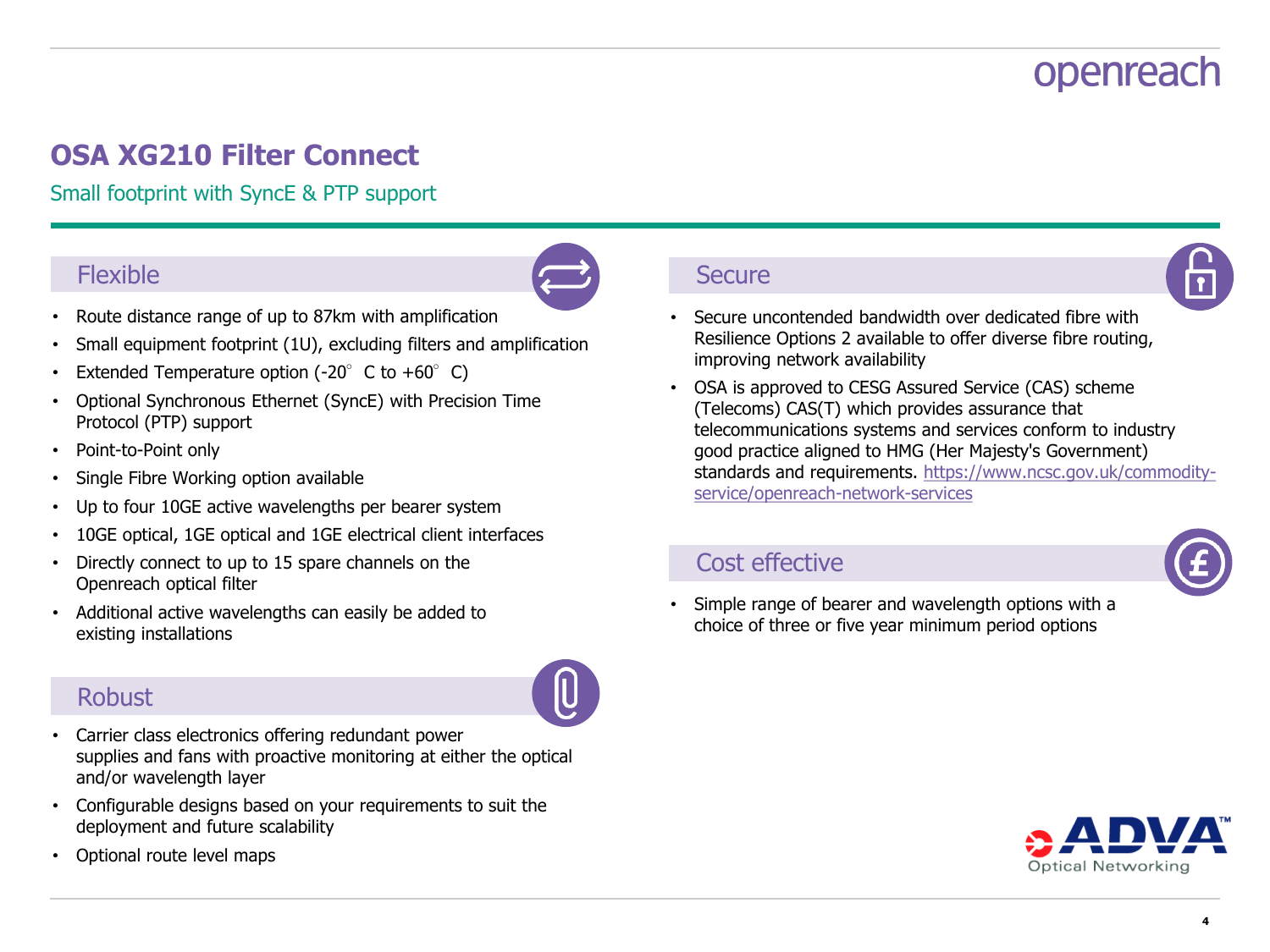### **OSA Filter Connect** FSP3000 & XG210

OSA Filter Connect is an enhancement to the fully managed base product offering that enables you to access the OSA bearer, via spare ports on the filter, with your own DWDM equipment. Openreach must maintain a minimum of one managed wavelength – although you can choose to have multiple managed wavelengths on the service from us – and then all other filter ports are available for your use.

The Filter Connect ready solution provides you the best of both worlds: top-class service from Openreach who will look after the fibre and managed wavelengths: flexibility for you to develop and manage your own services over the spare channels on the optical filter.

#### **OSA FSP3000 Filter Connect Connect Connect Connect Connect Connect Connect Connect Connect Connect Connect Connect Connect Connect Connect Connect Connect Connect Connect Connect Connect Connect Connect Connect Connect Co**

- A choice of chassis options and a route distance range of up to 103km enables flexible network designs
- Enables direct access to the Optical filter on up to 32 ports
- Supports up to 32 2.5Gbps and 10Gbps managed wavelengths with many different protocols.
- Existing FSP3000 point to point installations can be certified for Filter Connect

- End-to-end route distance limit is up to 87km, with amplification
- Optional Synchronous Ethernet (SyncE) with Precision Time Protocol (PTP) support, ideal for networks requiring sub-microsecond timing accuracy
- Dual Fibre Working and Single Fibre Working base build options delivering one managed wavelength and an 8-port filter.
- Options to add managed wavelengths (max. 4 total) and increase optical filter (max. 16 ports)
- Enables direct access to the OSA Optical filter on up to 16 ports
- Extended Temperature range support suitable for street cabinet locations that experience a wide range of temperature fluctuations
- Single Fibre Working option, ideal for locations where fibre capacity may be a challenge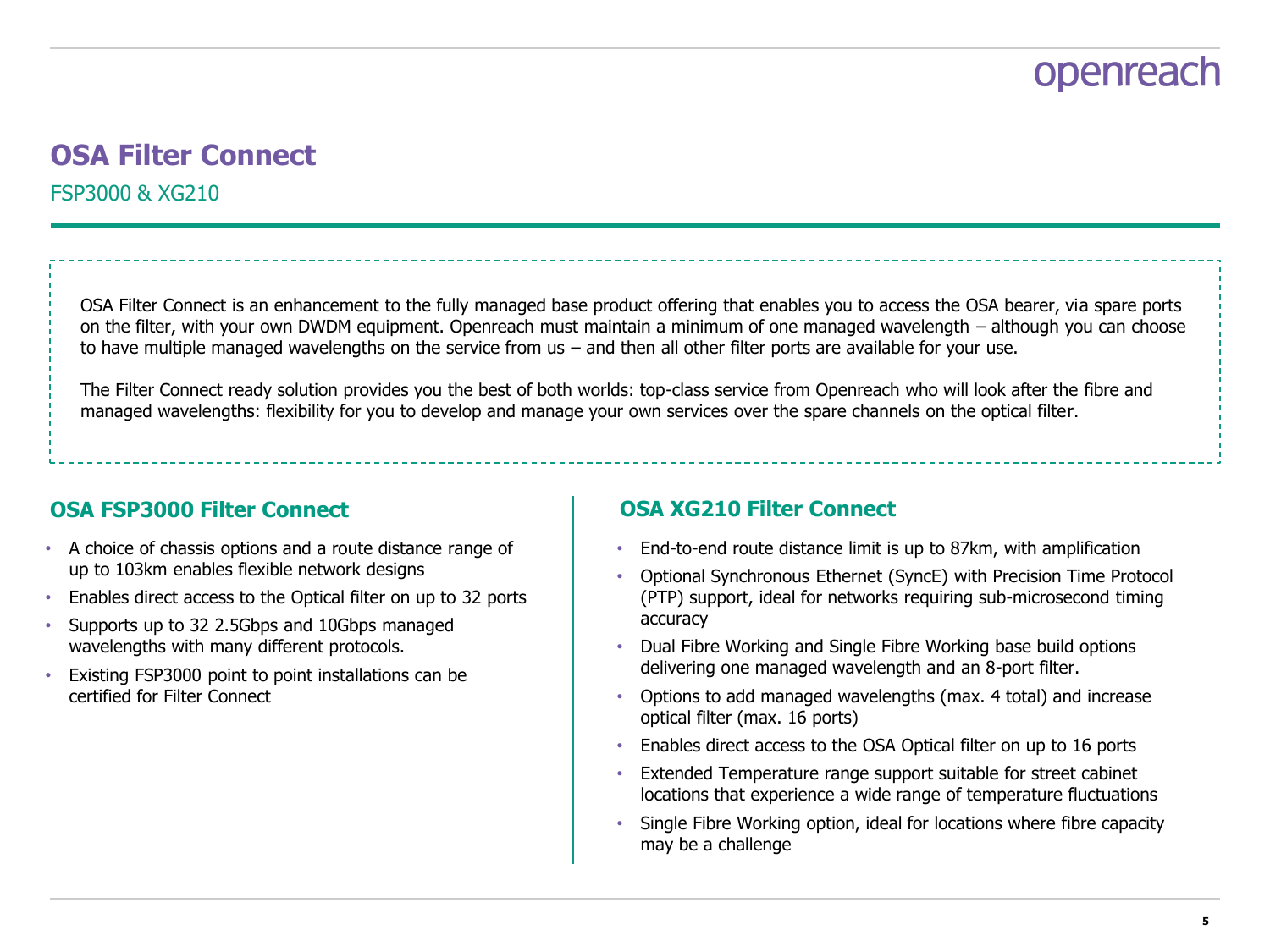### **OSA FSP3000 overview**

Slimline 1U chassis

#### **1U Single –** with RO2 option available

- 1U high chassis for a single wavelength (all card types) or up to 4 wavelengths (muxponder cards) when combined with a 4CSM
- Compact service option
- Can be upgraded by adding expansion filters and chassis – with a service outage.

#### **1U Standard –** with RO2 option available

- Enables the build of a mini Optical system to cater for up to 8 wavelengths
- Can grow by adding a wavelength card and extra filter modules that may require a service outage and additional chassis.



#### 1U high active chassis (giving two card slots)



- 1U chassis offers a choice of configurations and a low entry price product to meet light initial requirements
- Uses less space in the exchange and provides an ideal solution where there is limited space to terminate an Optical service
- Choosing an additional filter pack (standard option) will enable you to grow capacity easily (up to 8 wavelengths) and at your own pace
- Can be used for Point to Point and Hub and Spoke designs.

#### **6**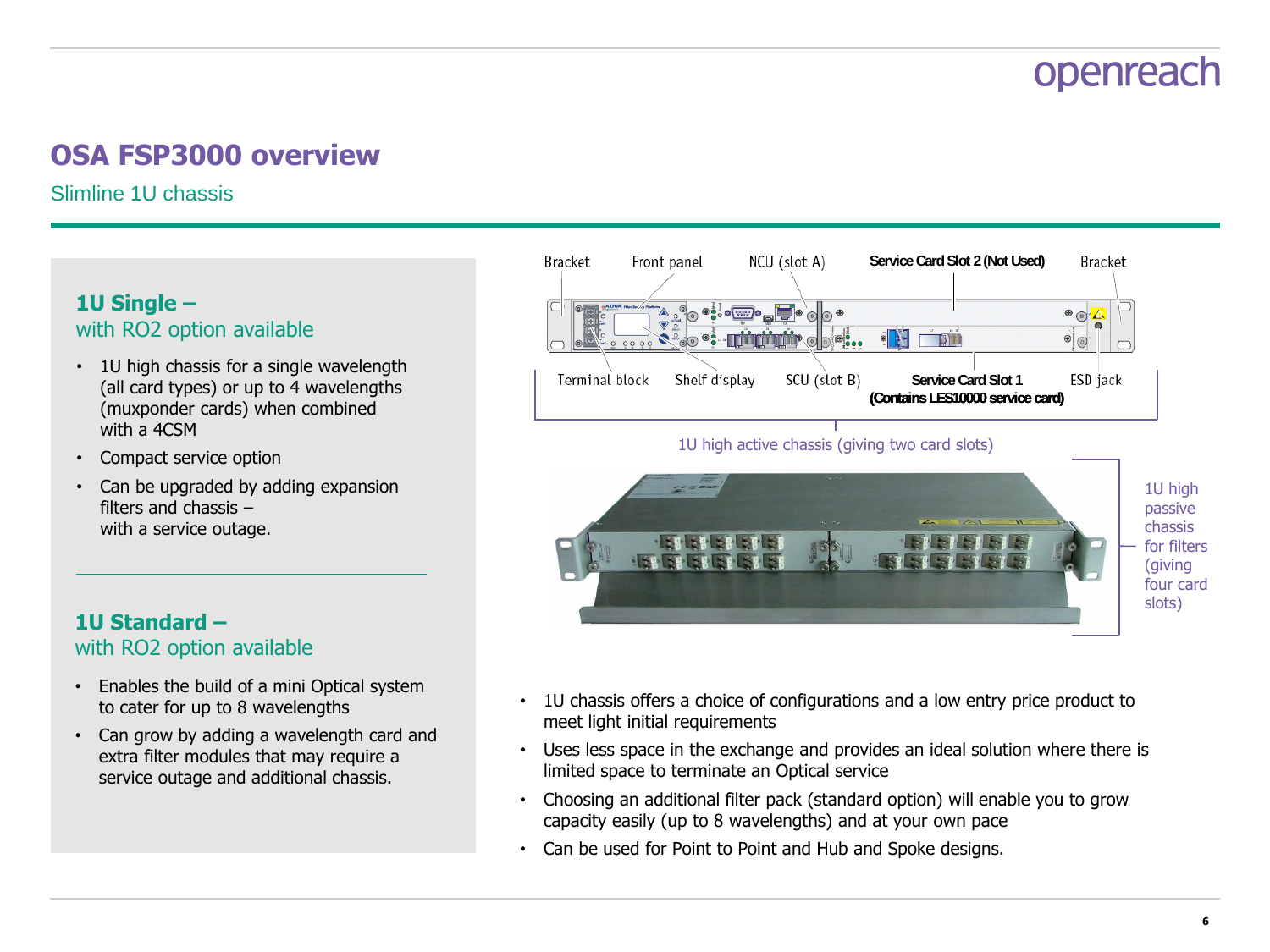### **OSA FSP3000 overview**

7U high chassis option

#### **7U Chassis –** with RO1 and RO2 option available

- A fully featured, high capacity chassis which provides the flexibility to meet an extensive range of needs at a great price
- 16 card slots available for all card types including transponders, filters, protection cards and optical supervisory cards
- 20 channel chassis capacity (less if RO1 used)
- 32 optical channel bearer capacity (in most cases this will require 2 chassis
- Resilient Options RO1\* and RO2
- Can be used for Point-to-Point and Hub & Spoke designs.



\* RO1 uses a VSM protection module card. This will protect against fibre breaks only and will use one wavelength on the bearer, leaving 31 for customer use.

|        |                                                      |                                                                                                             | <b>ADVA</b><br>Cicibi of ArmyCentral |                                      |                                                                     | <b>Fiber Service Platform</b> |                       |                                                  |                                               |                                                                           |                           |                                             | О<br>C<br><b>CERV</b> | ALARSE STATUS<br><b>POOL</b>                                  | O<br><b>Year</b>                                      |                                                             |                                                       |                          |                                              |                                                                                                                       |                            |    |
|--------|------------------------------------------------------|-------------------------------------------------------------------------------------------------------------|--------------------------------------|--------------------------------------|---------------------------------------------------------------------|-------------------------------|-----------------------|--------------------------------------------------|-----------------------------------------------|---------------------------------------------------------------------------|---------------------------|---------------------------------------------|-----------------------|---------------------------------------------------------------|-------------------------------------------------------|-------------------------------------------------------------|-------------------------------------------------------|--------------------------|----------------------------------------------|-----------------------------------------------------------------------------------------------------------------------|----------------------------|----|
|        | $\frac{1}{2}$<br>w<br>ø<br>$-0.044$<br><b>O</b> Noad | $\circ$<br>⊚<br>G                                                                                           | $\circ$<br>◎                         | $\circ$<br>◎<br>⊛<br>$\overline{10}$ | $\circ$<br>◎<br>$\circledast$<br>$-0.0141$<br>$-0.0$<br><b>Ofen</b> | $\circ$<br>◎<br>废             | $\circ$<br>$^{\circ}$ | $\circ$<br>$\circ$<br>$\circledast$<br>$\bullet$ | $\circ$<br>$\circ$<br>$\oplus$<br>$\sim$<br>۰ | $\mathcal{Q}$<br>$\circ$<br>$\circledast$<br>$e$ $\neq$ 0 and<br>×0<br>co | $\frac{8}{10}$<br>$\circ$ | $\frac{0}{n}$<br>$\circ$<br>$\alpha$<br>ni. | $\frac{0}{2}$         | $\frac{0}{1}$<br>s<br><b>Ballio e</b> trial<br>00000000000    | $\circ$<br>$-14$<br>$\circ$<br>$^*$<br>itt. z @ @ucel | $\circ$<br>s<br>$\circ$<br>$\circledast$<br>$\overline{16}$ | $\circ$<br>w<br>O<br>$\circledast$<br>$\overline{10}$ | $\frac{Q}{R}$<br>$\odot$ | o<br>w<br>◎<br>$^{\circ}$<br>$\overline{10}$ | $\mathcal{Q}_i$<br>⊚<br>$\circledast$                                                                                 | $\frac{Q}{21}$<br>$\odot$  |    |
|        | ø<br>n.                                              |                                                                                                             | $\rightarrow$<br>16                  | $u \otimes v$<br>п                   | . @<br>M                                                            |                               |                       | $\sqrt{2}$<br>۵                                  | .9<br>h'i                                     | .0<br>A1.                                                                 |                           |                                             | 0.000110              | ٠<br>$\overline{\phantom{a}}$                                 | .6<br>u                                               | $v = 1$<br>à1                                               | $-9.5$<br>٠                                           |                          | $u \otimes v$<br>a,                          |                                                                                                                       | <b>ARK</b><br>$\infty$     |    |
| $\cup$ | ø<br>俤<br>166                                        | <b>Soda For Furty!</b><br>APRATIONS<br><b>WATPLE FORES</b><br>55,908                                        | 00000<br>٠<br>٠<br>$\sim$            | Ĥ                                    |                                                                     |                               |                       | и                                                |                                               | <b>keeps</b><br>٠<br><b>Louis</b>                                         |                           |                                             | ۰<br>ca) O            | $\rightarrow$<br>$\alpha$<br>₩<br>m<br>10:<br><b>CMT</b><br>× | ш<br>ы                                                | H                                                           | ٠<br>m                                                | Ħ<br>Ń                   | ٠                                            | <b>Smith Ford Funny!</b><br>khainov<br><b>MATRIZ FORES</b><br>55,90k                                                  | ۰<br>ø<br>ø<br>œ<br>e<br>œ | ⊂. |
|        | ×                                                    | ALMAND DOGDAMACT<br>BONNOVEK,NET<br>max<br>DISONATING<br><b>Hotel</b><br>POGER SOURCE<br>$\circledast$<br>⊚ | 6                                    | ®<br>G)<br>                          | 8<br>ø                                                              | (o)                           | 60)                   | $\bigoplus$<br>⊚                                 | Æ<br>(o)                                      | C<br>- T                                                                  | $\circ$                   | $\left( \circ \right)$                      |                       |                                                               | 优<br>$\omega$                                         | $\theta$<br>$\circ$                                         | e<br>(o)                                              | $\omega$                 | 医<br>6                                       | NAMES DISCOVERED.<br>BOTH POINDRUNES<br>max<br>DISCONAUTING<br><b>PRINT</b><br>POSER SOURCE<br>$\bigoplus$<br>$\circ$ | $\circ$                    |    |

#### **7HU chassis example**

- PSU (redundant)
- SCU
- NCU-II
- $OSCM + 1CSM$
- EDFA + DCM • Filters
- Transponders &
	- **Muxponders**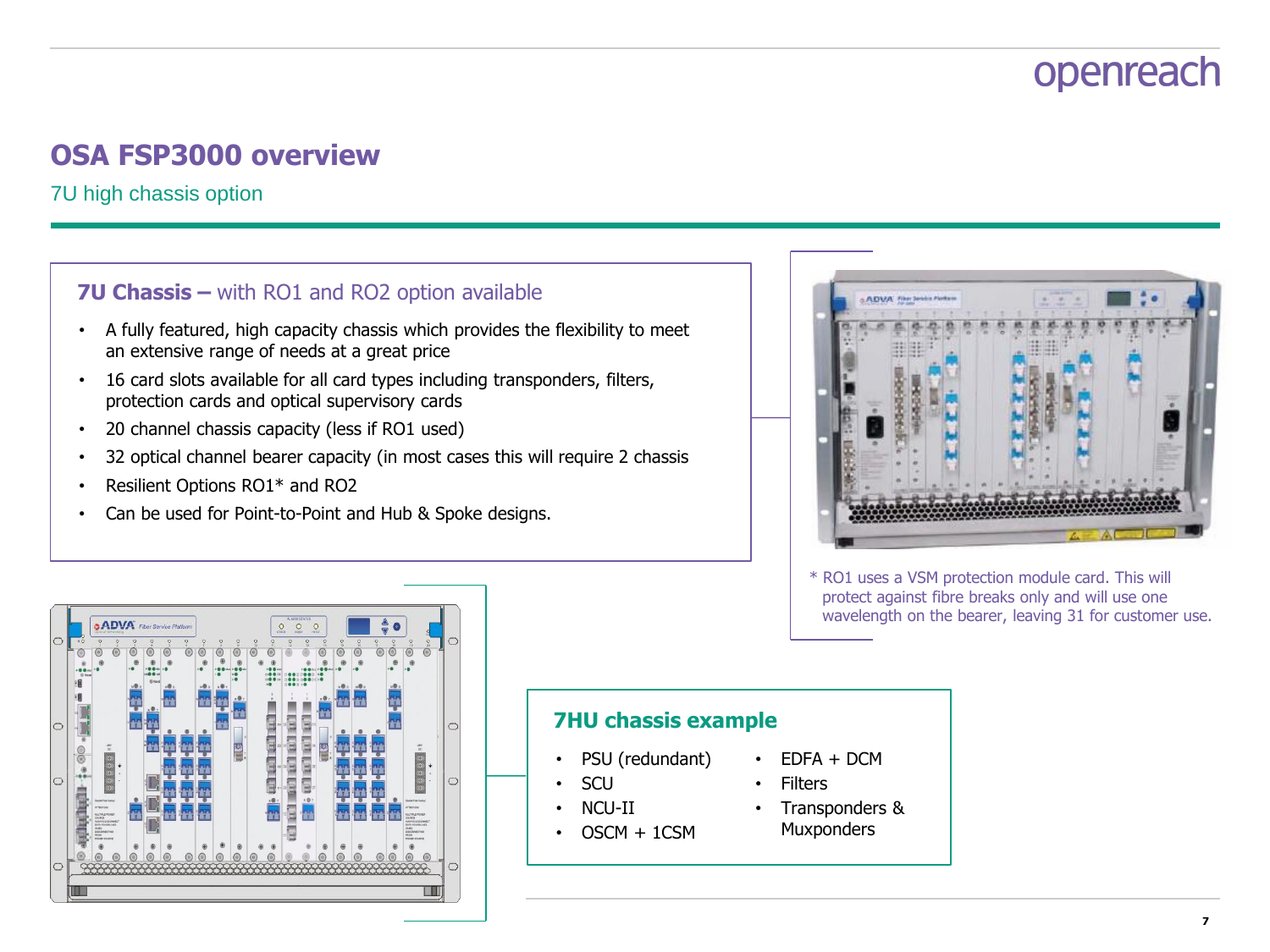### **OSA FSP3000**

Card options

| <b>Card options</b>                                                                 | <b>Supplied</b><br><b>bandwidth</b> | <b>Maximum</b><br><b>bandwidth</b> | <b>Channel Protocols</b>                                                 |
|-------------------------------------------------------------------------------------|-------------------------------------|------------------------------------|--------------------------------------------------------------------------|
| <b>Multi-port cards</b>                                                             |                                     |                                    |                                                                          |
| 4Gbps 4 Port 1 x 4Gbps Access<br>wavelength card                                    | 4Gbps                               | 4Gbps                              | GE x 4, 1Gbps FC x 4, 2Gbps FC x 2, 4Gbps FC, 2Gbps Coupling<br>Link     |
| 4Gbps 4 Port 1 x 4Gbps TDM Access<br>wavelength card                                | 4Gbps                               | 4Gbps                              | STM1 x 4, STM4 x 4, 1GE x 4                                              |
| 2.5Gbps 2 port $(2:1)$ 1 x 2.5Gbps Core<br>wavelength card                          | 2.5Gbps                             | 2.5Gbps                            | STM16, 1G FC x 2, GE x 2, OTU1                                           |
| 2 x 10Gbps Dual Core wavelength card                                                | $1 \times 10$ Gbps                  | $2 \times 10$ Gbps                 | STM64, 10GE WAN, 10GE LAN, 8Gbps FC, OTU2<br>(10Gps FC not supported)    |
| 2 x 10Gbps Dual Access wavelength card<br>(Low latency)                             | $2 \times 10$ Gbps                  | $2 \times 10$ Gbps                 | STM64, 10GE WAN, 10GE LAN, 4Gb FC, 8G FC, OTU2<br>(10G FC not supported) |
| 10Gbps 5 Port 1 x 10Gb Enterprise<br>wavelength card (SAN certified)                | 10Gbps                              | 10Gbps                             | 1Gbps/2Gbps/4Gbps/8Gbps/10Gbps FC, GE, 10GE (LAN PHY<br>only), ISC-3     |
| 10Gbps 5 Port 1 x 10Gbps Encrypted<br>Enterprise wavelength card<br>(SAN certified) | 10Gbps                              | 10Gbps                             | 1Gbps/2Gbps/4Gbps/8Gbps/10Gbps FC, GE, 10GE (LAN PHY<br>only)            |
| 5 x 10Gbps Access wavelength card                                                   | 20Gbps                              | 50Gbps                             | 10GE (LAN PHY), 8Gbps FC, 8Gbps FICON                                    |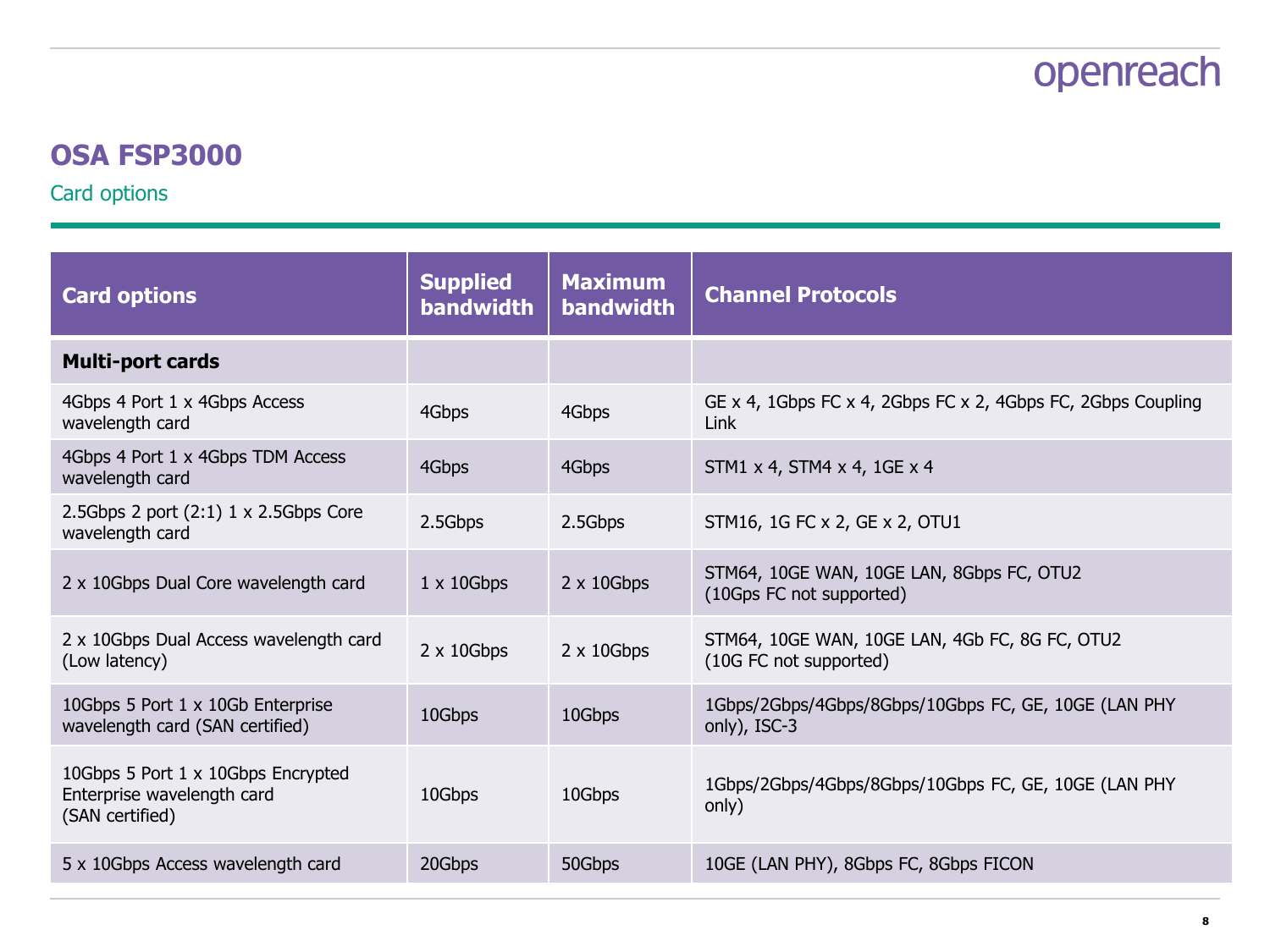### **OSA XG210 Filter Connect**

1U chassis

- The OSA XG210 Filter Connect has only one chassis type.
- Available as either dual DC-powered or dual AC-powered.
- XG210 is a 1U chassis with two available service slots for managed wavelength cards only.
- A second XG210 can be added to an XG210 Filter Connect bearer to deliver up to four managed bandwidths.
- **A separate 1U passive shelf is supplied as part of the default build to locate the necessary optical filters.**
	- Dual Fibre Working provides an 8-channel filter
	- Single Fibre Working provides a 16-channel filter
- Future development is planned to offer a 16-channel Dual Fibre Working option
- Upon request, a temperature-hardened version of the XG210 NTE can be ordered, although this will limit amplification options if required.
- Amplification, if required, will be installed in an FSP3000 active chassis

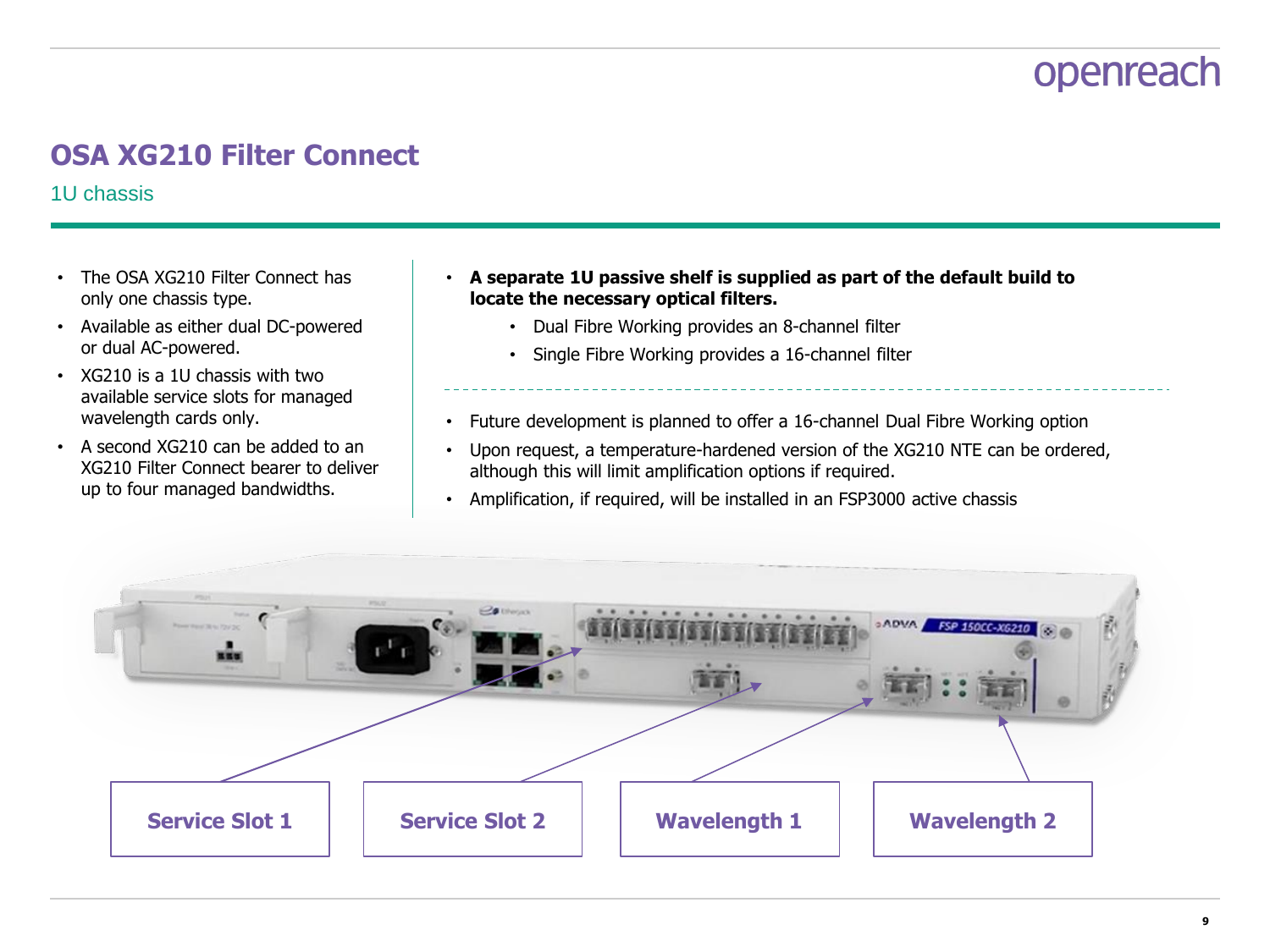### **OSA Filter Connect**

Filter options

Various Optical filters are available depending on the OSA solution selected.

| <b>Filter</b> | Single Fibre<br>Working (SFW)<br>Dual Fibre<br>Working (DFW) | <b>Wavelengths</b><br>supported | <b>OSA</b><br><b>FSP3000</b> | OSA FSP3000<br><b>Filter Connect</b> | OSA XG210<br><b>Filter</b><br>Connect | <b>Notes</b>                                                                                                                                                                                                                     |  |  |  |  |
|---------------|--------------------------------------------------------------|---------------------------------|------------------------------|--------------------------------------|---------------------------------------|----------------------------------------------------------------------------------------------------------------------------------------------------------------------------------------------------------------------------------|--|--|--|--|
| 4CSM          | <b>DFW</b>                                                   | $\overline{4}$                  | Y                            | Y                                    | $\mathsf{N}$                          | Not expandable without service<br>interruption                                                                                                                                                                                   |  |  |  |  |
| 8CSM          | <b>DFW</b>                                                   | 8                               | Y                            | Y                                    | Y                                     | Not expandable without service<br>interruption                                                                                                                                                                                   |  |  |  |  |
| 16CSM         | <b>SFW</b>                                                   | 16                              | N                            | N                                    | Y                                     | Not expandable                                                                                                                                                                                                                   |  |  |  |  |
| 8GSM          | <b>DFW</b>                                                   | Max. 32                         | Y                            | Y                                    | $\mathsf{N}$                          | The 8GSM card takes the bands of four<br>wavelengths from up to eight 4CSM<br>cards and multiplexes these together<br>onto a single fibre containing potentially<br>all 32 wavelengths. It cannot link<br>multiple 8CSM filters. |  |  |  |  |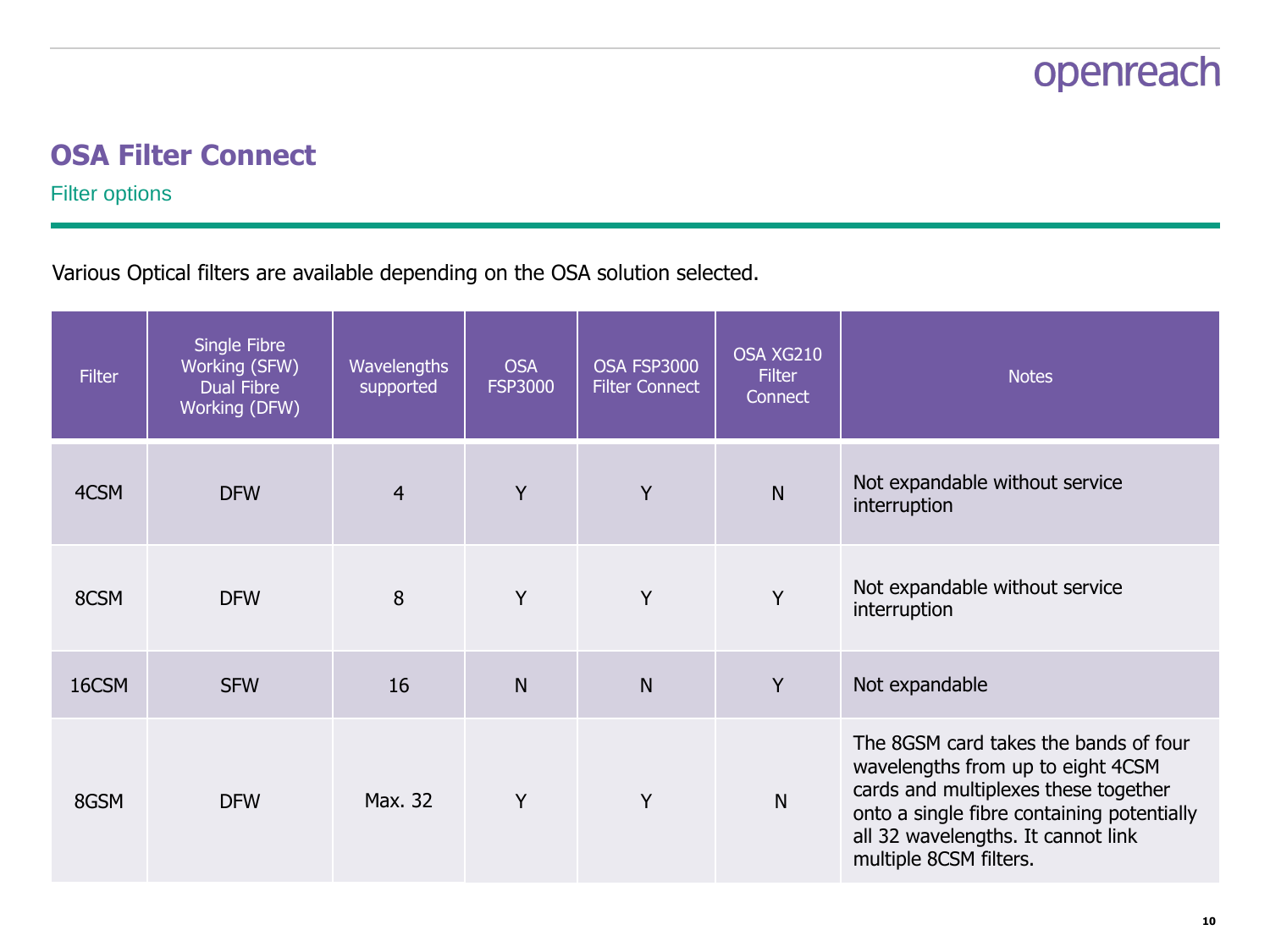### **OSA FSP3000 and XG210 configurations**

Point to Point

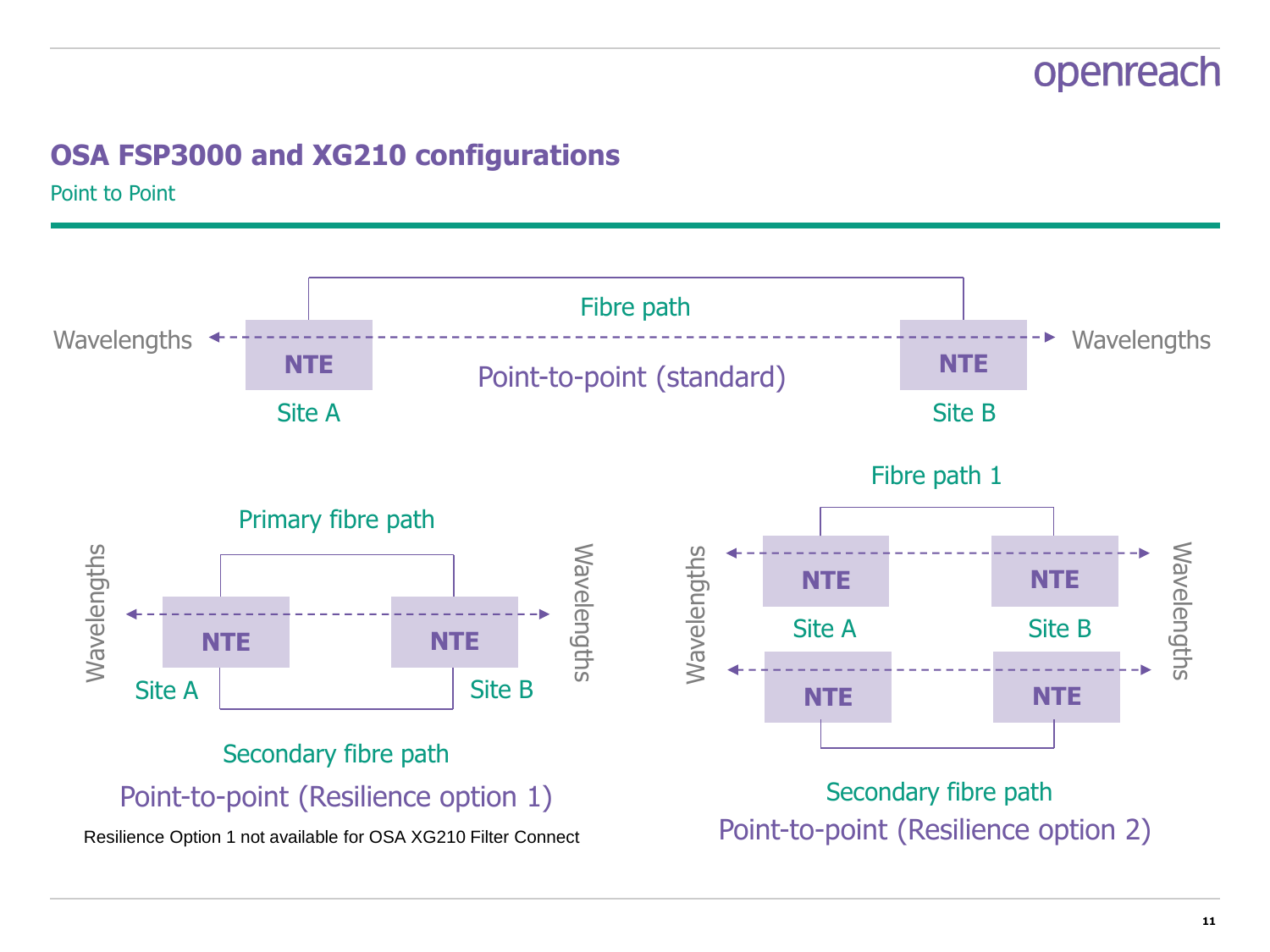### **OSA FSP3000 configurations**

Hub and Spoke



- Available as an alternative to a point to point architecture option
- Cost effective when deploying 3 or more OSA spokes into a hub
- Potential for 50% space reduction (versus P2P) when a Hub is full
- Potential for power consumption reduction (versus P2P)
- Offers lower overall costs on a 1/10G solution
- Easy to add new spokes to an existing structure
- Hubs can be 1U or 7U chassis
- Spokes can be 1U or 7U chassis
- Resilience options available
- Filter Connect not currently supported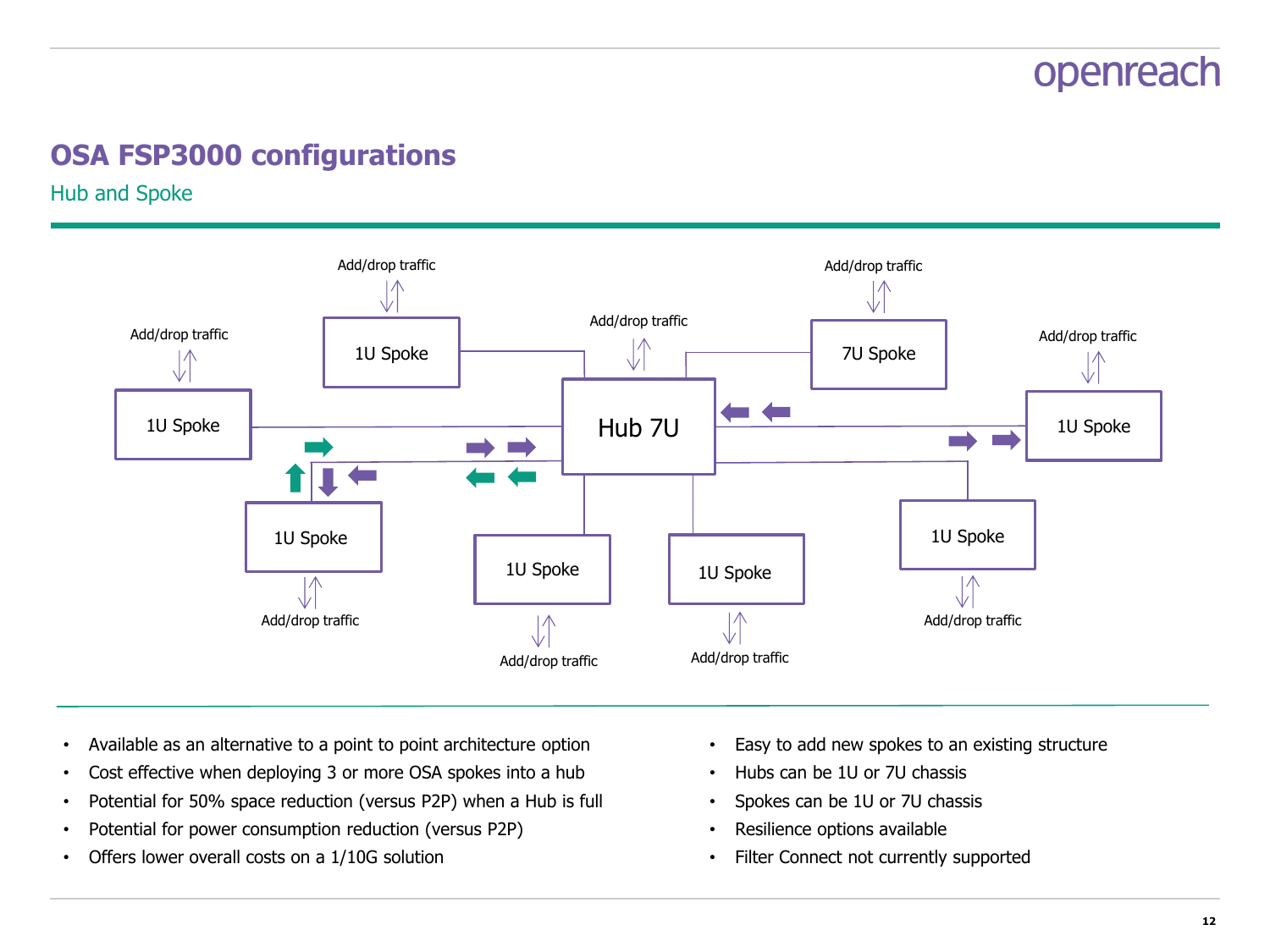### **OSA FSP3000 configurations**

Aggregated Hub and Spoke



- Available as an alternative to a point to point and Hub & Spoke architecture options
- Cost effective when deploying 3 or more OSA spokes into a hub
- Save on main link charges between the 1U passive aggregated Hub and 7U Handover node.
- Potential for 50% power consumption and space reduction (versus P2P when Hub is full)
- containing an 8GSM (band splitter) card
- Spokes can be 1U or 7U chassis
- Resilience option 2 available
- Filter Connect not supported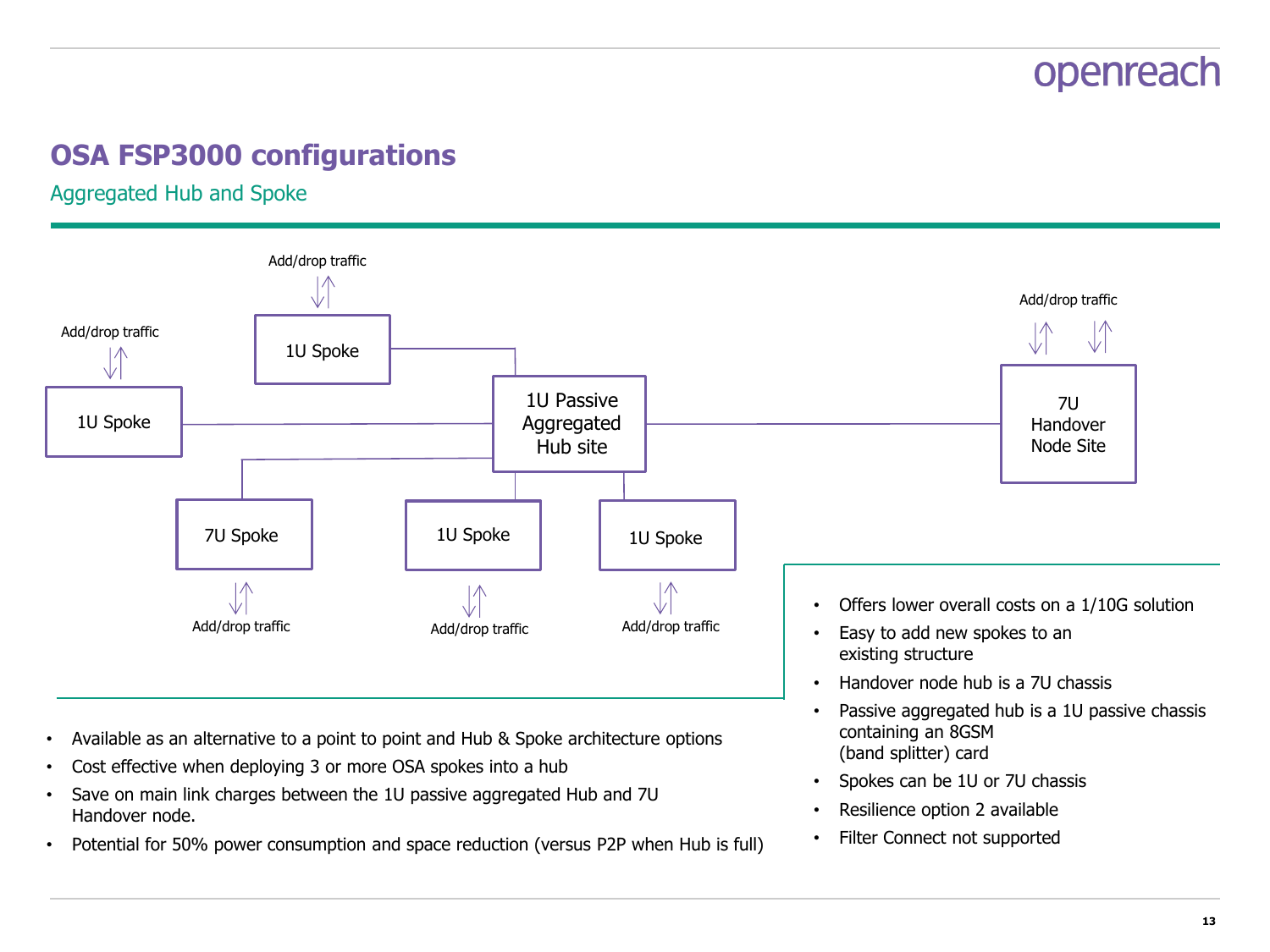### **OSA FSP3000: a secure solution**

- **Encrypting your data before transmission adds a vital layer of** security against data theft or interception
- **The optional FSP3000 Encryption service uses AES256 encryption** at OSI Layer-1 for maximum data security, safeguarding information exchanged on all protocol layers above it
	- Advanced Encryption Standard AES256 is the de-facto industry standard for encryption
- **The optional FSP3000 Encryption service is a SAN qualified** encryption card supporting a range of commonly used protocols including Ethernet, Fibre Channel at Layer-1
- **100%** throughput with Ultra-low latency (100ns) is achieved without compromising line capacity even when using larger frame sizes
- Successful implementation of an encryption solution requires hierarchical levels of security that must be established to guarantee secure data transmission
- **A** dedicated Openreach security team ensure your encrypted services are delivered with maximum data security using Diffie-Hellman (DH) key exchange for secure encryption key generation
	- An initial authentication key is used to protect from "man in the middle" attacks
	- A new encryption key is generated every 1min/10mins for additional security
- Available for new and existing OSA FSP3000 circuits

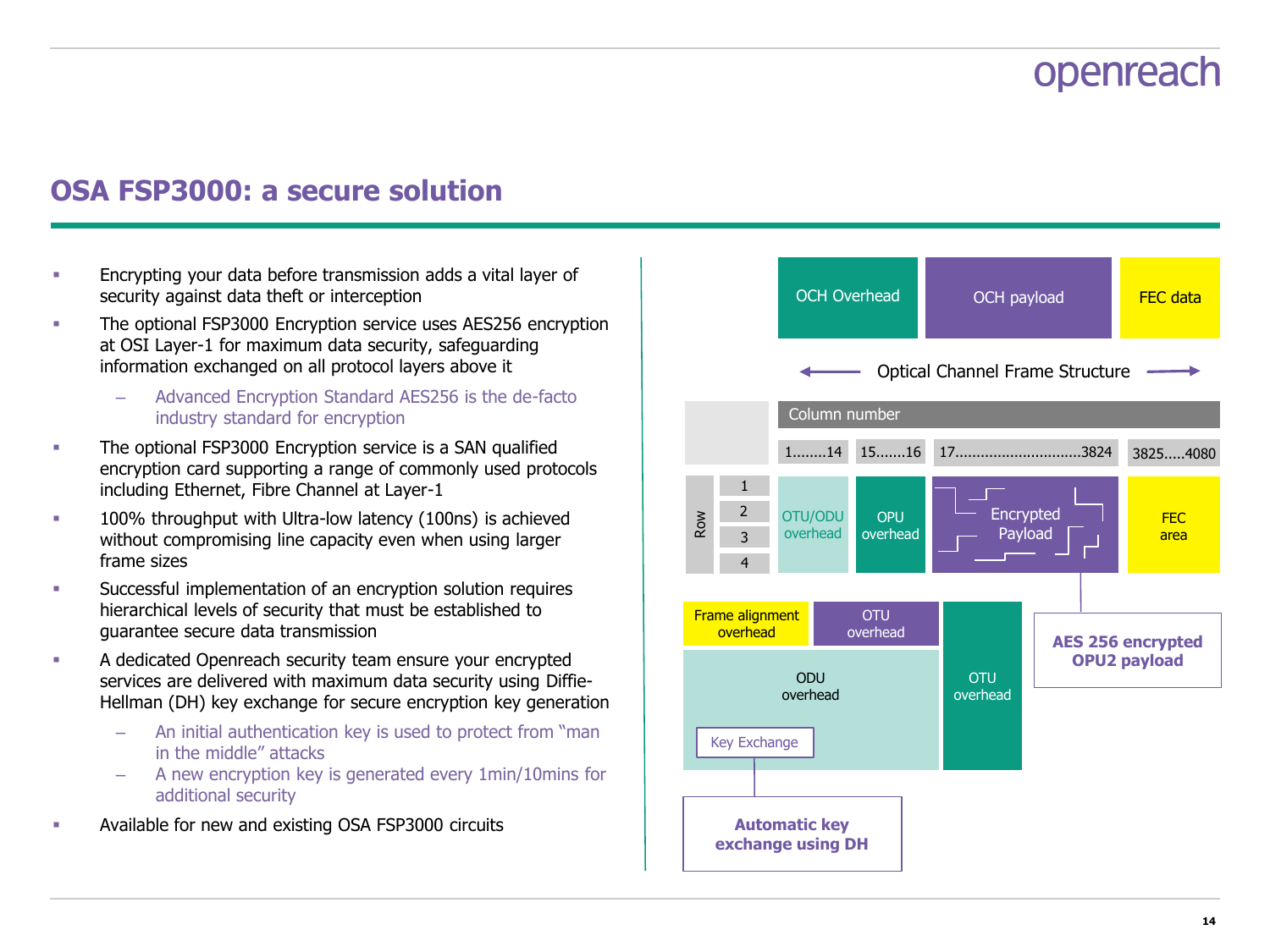### **Our commitment to you**

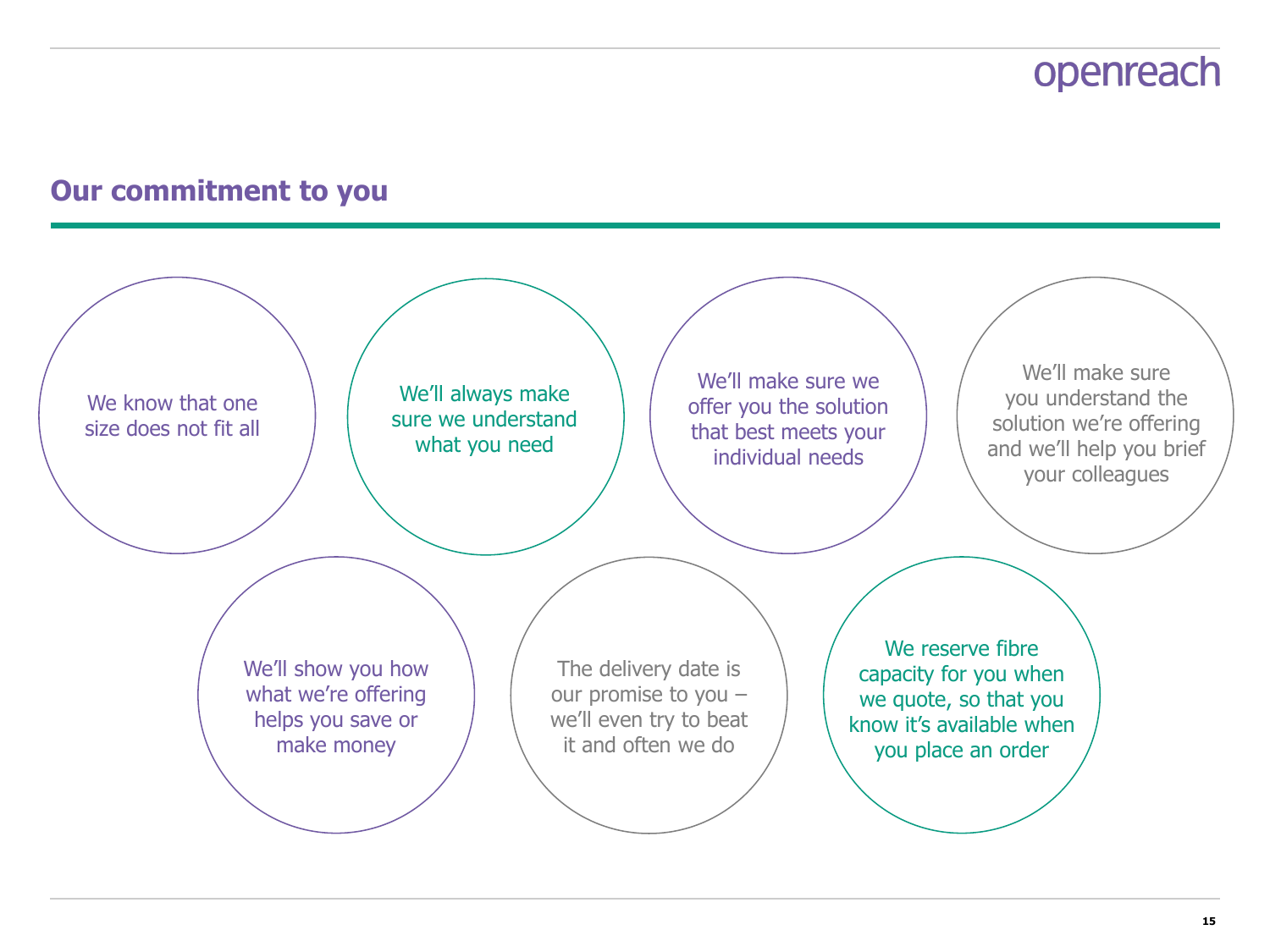### **Expert advice that really counts New to Openreach Optical products?**

#### To ensure your optical network investments work as hard for you as possible we'll help you:

- Make choices that meet your longer term requirements
- Avoid solutions that will restrict your ability to expand
- See through solutions that are cheap at first, but force you to invest again later
- Understand exactly what you'll be risking if you choose a shared infrastructure.

#### If you're new to Optical solutions, or need our advice, we'll help you understand:

- When it makes sense to switch from multiple circuits
- How to add optical circuits to improve business continuity in your existing network
- How optical solutions can help you save thousands of pounds on space and power.

#### To get you started we will:

- Explain the process and provide all the advice and guidance you need
- Answer all your questions about working with us
- Provide product information/guidance if needed
- Complete all the details necessary to set you up on our systems.

Our establishment process ensures you are ready and able to order OSS:

• Normally takes between two and six weeks to complete.

#### Product Information for OSA:

[www.openreach.co.uk/orpg/home/products/opticalservices/](http://www.openreach.co.uk/orpg/home/products/opticalservices/opticalservices.do) [opticalservices.do](http://www.openreach.co.uk/orpg/home/products/opticalservices/opticalservices.do)

#### Specific product queries:

For specific product queries please contact your Openreach sales specialist or sales and relationship manager

The [Openreach price list i](https://www.openreach.co.uk/orpg/home/products/pricing/loadPricing.do)s always the most reliable source of up to date pricing information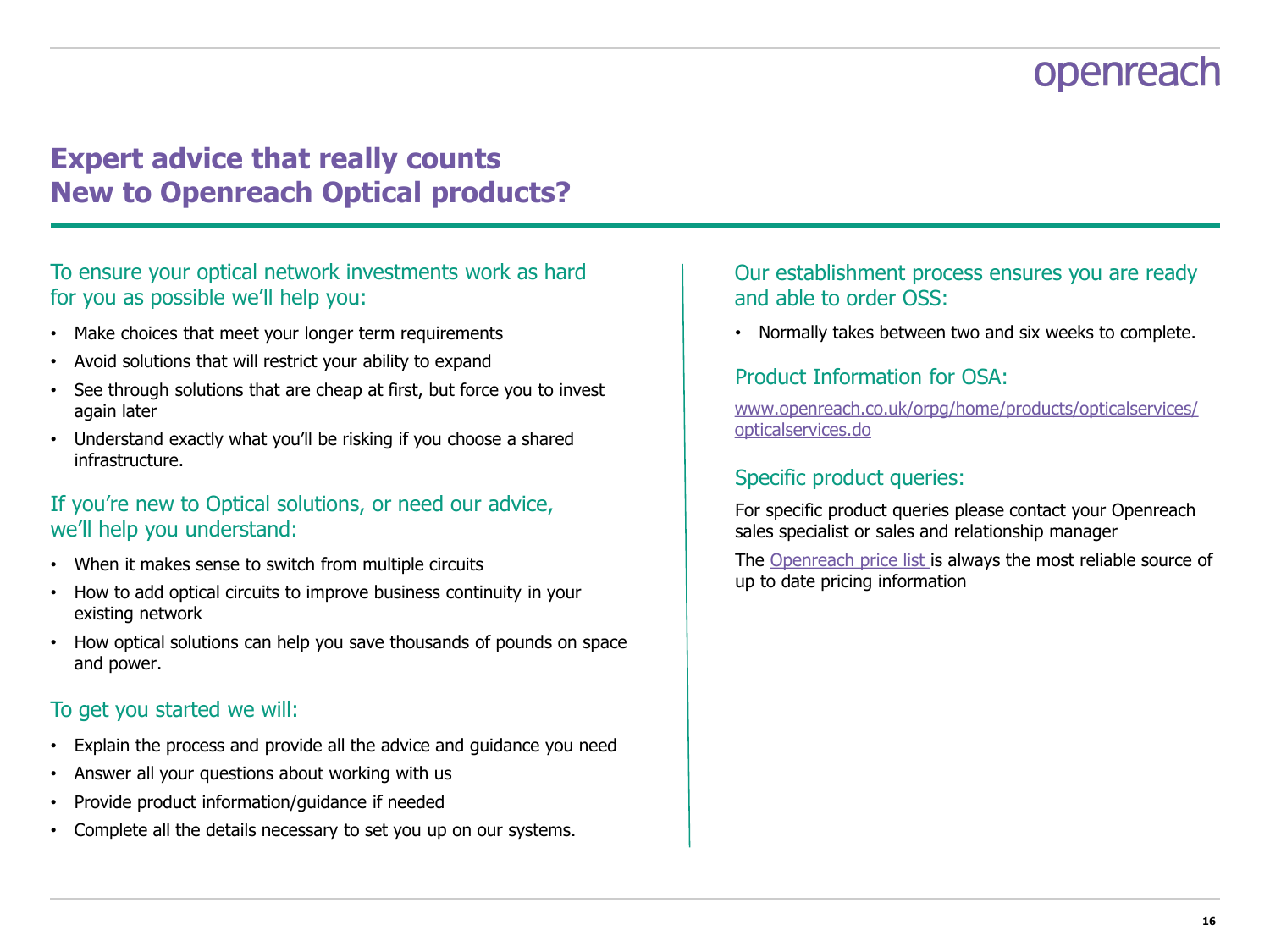### **Optical Spectrum Access**

Supplied in association with ADVA Optical Networking

### **About ADVA**

ADVA Optical Networking equipment provides Openreach with unparalleled flexibility in multiplexing, transporting and protecting high-speed data, storage and video applications. It has a long established working relationship with the BT Group and Openreach in particular, and continues to develop joint solutions to address the future market needs around high-speed Ethernet, cloud, storage and infrastructure services.



**[www.advaoptical.com](http://www.advaoptical.com/)**